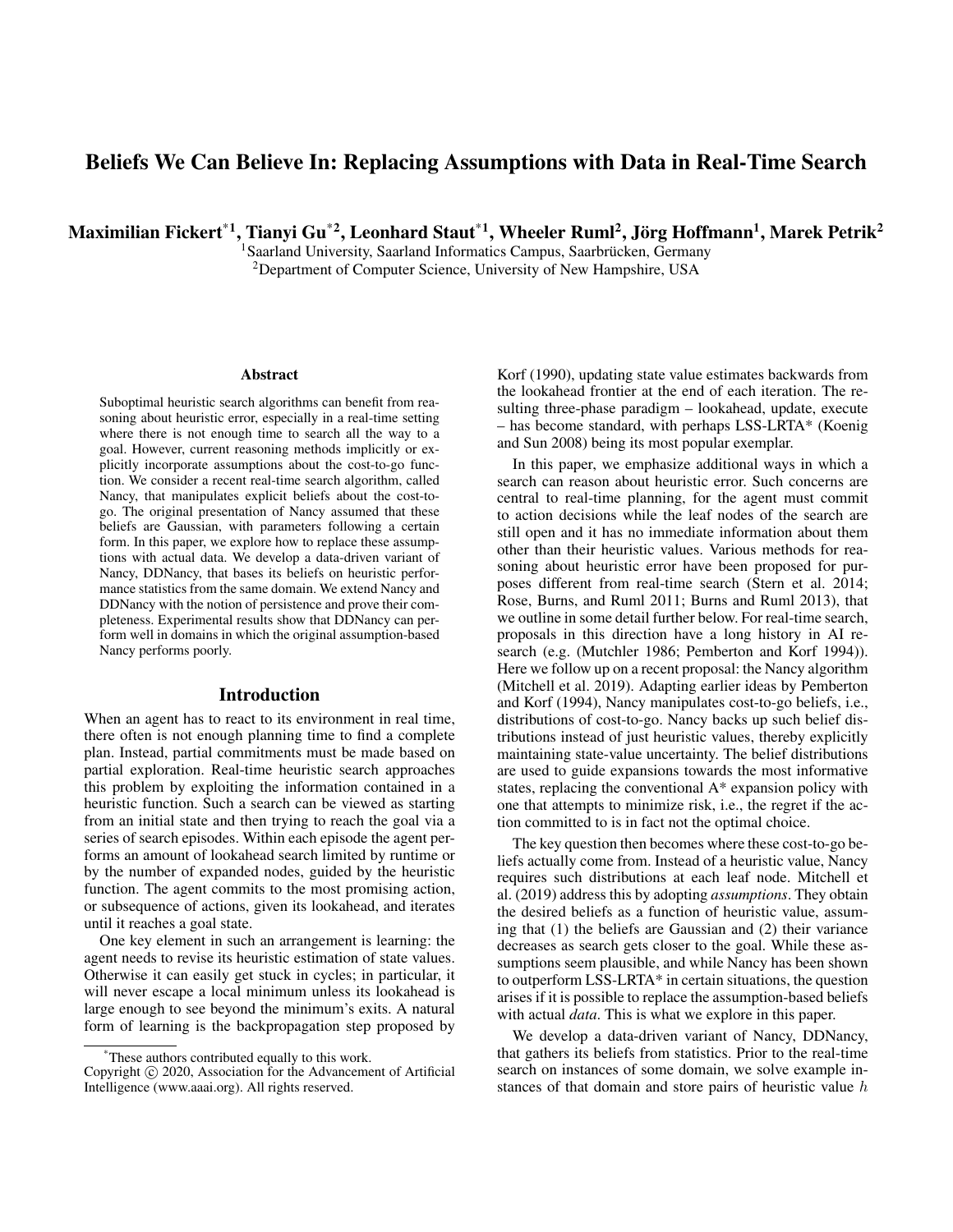vs. the real cost-to-go  $h^*$ . The belief distribution for heuristic value h is then the set of  $h^*$  values associated with h in the data. We furthermore develop an extension to Nancy, and transitively to DDNancy, which makes the algorithm *persistent* in its exploration of promising heuristic values and thus renders it complete, i.e., yields the guarantee that eventually a goal state will be reached in a dead-end free state space. The ideas used in our proof can be transferred to LSS-LRTA\*, for which we give a similar completeness proof that, in contrast to prior work, does not require the heuristic to be consistent or admissible. Finally, running experiments in classical planning as well as single-agent search benchmarks, we show that DDNancy is able to perform well in domains where assumption-based Nancy performs poorly.

#### Previous Work

There are many suboptimal heuristic search algorithms that make assumptions about how the heuristic behaves. Most of these search algorithms work very well on the domain problems that follow the assumptions. For example, potential search (Stern et al. 2014) is a cost-bounded suboptimal search that expands the open node with the highest potential value. The potential value is given by  $\frac{C-g(n)}{h(n)}$ , which is based on a linear relative heuristic error model, that assumes the error of the heuristic can be modeled as a random variable multiplied by the heuristic value. Stern et al. prove that, under this assumption, potential search expands the node most likely to lead to a solution within the cost bound. IDA $*_{IM}$  (Burns and Ruml 2013) learns an incremental model of heuristic error and uses it to choose bounds for an IDA\* search. Skeptical search (Thayer, Dionne, and Ruml 2011) learns a simple model of heuristic error online and uses it to guide a bounded-suboptimal search. However, all these works consider only the heuristic value itself, without the uncertainty estimates that we will exploit here.

#### Real-time Heuristic Search

In real-time search, there are three phases: lookahead, decision making, and learning.

In the lookahead phase, the algorithm performs a certain amount of lookahead search, e.g., select the best node in the open list, expand it, push all the child nodes into open list, then close the node. There are different ways to sort the open list. LSS-LRTA\* follows the A\* convention to order nodes by  $f$  value, which is cost-to-come  $g$  plus the lower bound estimate on cost-to-go h. However, as pointed out by Mutchler (1986), expanding the frontier node with lowest  $f$  is not necessary the optimal way to make use of a limited number of node expansions because  $f$  does not take any heuristic error into account. A better alternative is to sort the open list by  $\hat{f}$ , which denotes an estimate of the expected value of  $f^*$ , rather than a lower bound (Kiesel, Burns, and Ruml 2015). This better matches the principle of rationality, which stipulates minimizing expected cost.

In the decision making phase, the algorithm has to commit to the best action given the current lookahead search information. LSS-LRTA\* follows the A\* convention to move toward the frontier node with the lowest  $f$ . However, this is not

necessarily the optimal decision for on-line real-time planning (Pemberton and Korf 1994). Taking into account the uncertainty that an agent with limited lookahead has about the values that will be revealed by future search, it can sometimes be a better choice to commit to a action that would lead us toward multiple good-looking options rather than one that offers a single great-looking course of action.

In the learning phase, the algorithm backs up the information in the search frontier towards the LSS, supporting the decision making and the expansion strategy for following iterations. LSS-LRTA\* backs up only the lower bound estimate  $h$ , since that is all the information it needs from the frontier.

#### Nancy with Gaussian Beliefs

Recently, real-time search has been interpreted as decisionmaking under uncertainty. Mitchell et al. introduced a new algorithm called Nancy, which bases its expansion decisions on *belief distributions* that characterize the agent's uncertainty about the possible true values of the action instead of scalar heuristic values. In the lookahead phase, Nancy explores nodes in order to minimize the *regret* that the agent would experience if the top-level action that is currently deemed best were in fact not the best action to follow. The regret is calculated by considering the *post-expansion belief* for each top-level action, i.e., by considering how the belief is expected to change if an expansion were made under each action. Since the heuristic error is expected to decrease when moving closer to the goal, the post-expansion belief is computed by moving the mass of the (pre-expansion) belief towards the mean, reducing its variance. As we will explain in detail in the next section, Nancy's decision making and learning phases are similar to LSS-LRTA\*'s, with modifications for using belief distributions instead of scalar heuristic values.

As presented by Mitchell et al., Nancy makes use of at least four assumptions. First, she assumes beliefs about the true  $h^*$  values of frontier nodes that are Gaussian, centered around an  $h$  estimate derived from  $h$  and an error model estimated on-line during search. The error model assumes a constant underestimate by  $h$  for every edge in the state space graph and requires an estimate of the number of edges-to-go. The edges-to-go are estimated by  $h$  in unit-cost domains or a similar function  $d$  in domains with non-uniform costs (see the original paper for details). The variance was assumed to be proportional to the edges-to-go as well.

Second, Nancy back-propagates only the belief of the successor with the lowest expected value. As Mitchell et al. explain, this assumes that no more information will become available to distinguish between sibling nodes. And if multiple successors look promising, they should each be allowed to influence our belief about their parent.

Third, the regret calculation requires estimating the change in belief that would be caused by expanding nodes under a top-level action. While this is likely complex, Nancy assumes it to be a simple reduction in variance of the current belief, proportional to the estimated reduction in the number of edges-to-go. In fact, done properly, the post-expansion belief should be a distribution over possible beliefs, and just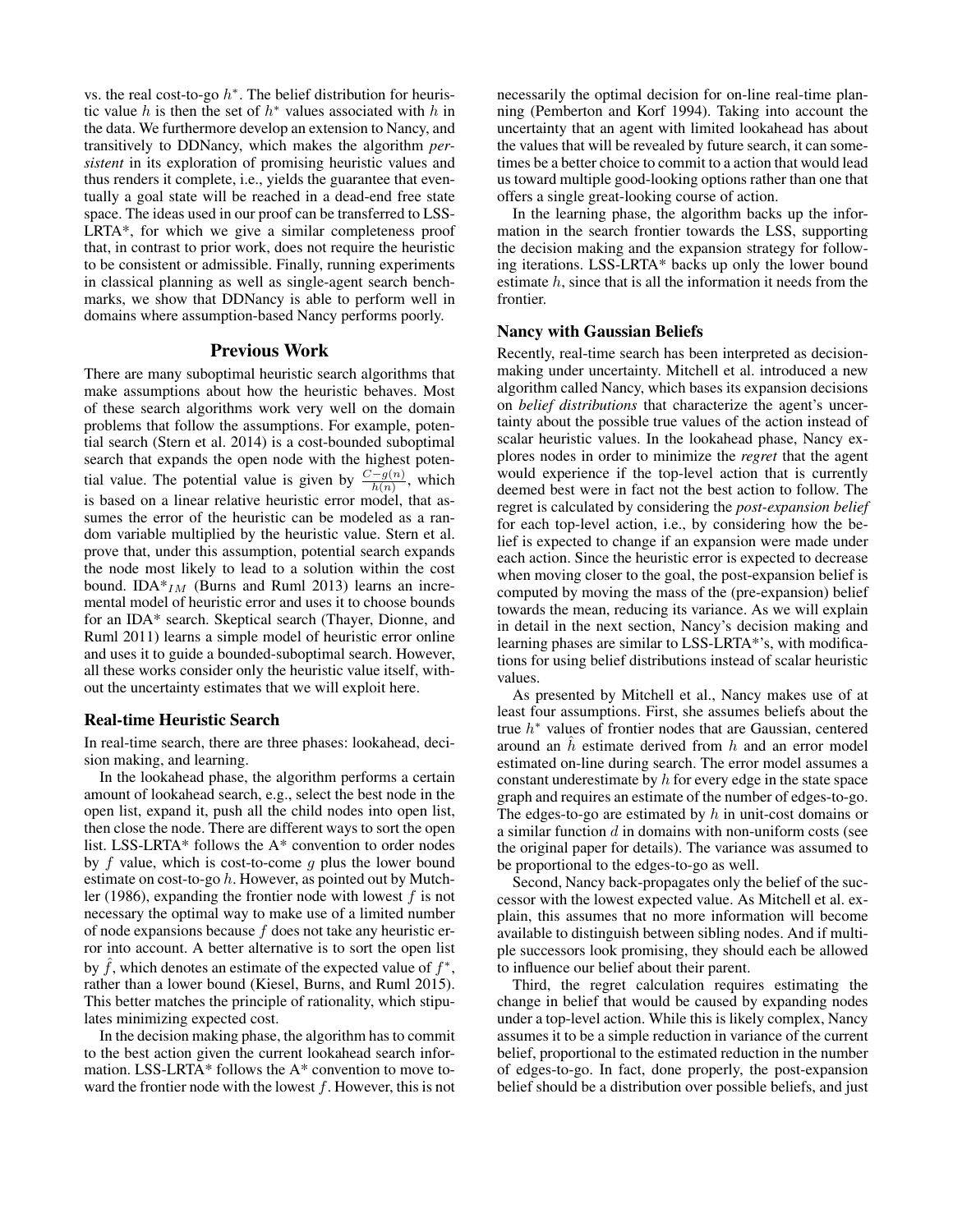#### Algorithm 1: Nancy

 $1 \ s := s_{start}$ 2  $\pi_{curr} := \langle \rangle$ <sup>3</sup> while s *is not a goal state* do 4  $s_f := \text{riskLook ahead}(s)$ 5 **if**  $s_f$  *is a goal state* then 6 **Figure return** path to  $s_f$  $\begin{array}{c} \tau \\ \text{s} \end{array}$  if  $\hat{f}(s_f) < \hat{f}(s[\![\pi_{curr}]\!])$  then<br>  $\begin{array}{c} \text{s} \\ \text{1} \end{array}$   $\pi_{curr} := \text{shortest known}$  $\pi_{curr} :=$  shortest known plan to  $s_f$ 9 et  $a_0, \ldots, a_n$  be the action sequence of  $\pi_{curr}$  $\begin{array}{c|c} \textbf{10} & s \coloneqq s[\![a_0]\!] \ \textbf{11} & \pi_{curr} \coloneqq \langle a \rangle \end{array}$  $\pi_{curr} \coloneqq \langle a_1, \ldots, a_n \rangle$ 12 update h on the states expanded in the lookahead

as with the backups, multiple successors should be allowed to influence the estimate.

And fourth, in her regret calculation, Nancy does not consider the combinatorial space of outcomes, but just considers two top-level actions at a time and assumes independence of subtrees.

While some of these assumptions may be necessary for computational efficiency and model simplicity, in this paper we begin the process of understanding how to weaken them by showing how the first assumption, regarding the leaf belief distributions, can be replaced by data.

## Generalizing Nancy

We introduce a new variant of Nancy that uses data generated in an offline training phase for the leaf belief distributions. Since most of our proofs and theoretical discussion apply to both the original Nancy and our data-driven variant, we refer to the general framework as Nancy, while referring to the specific variants as "assumption-based Nancy" and "data-driven Nancy" (DDNancy for short). We begin by explaining the general Nancy framework in detail and the differences between the two variants. First, we introduce some of the notation that is used in the pseudo-code and later in the proofs. We denote the set of applicable actions in a state s by  $A(s)$ . The successor of the state s with action a is the state  $s[[a]]$ . We overload this notation for action sequences  $\pi$ as  $s\Vert \pi\Vert$ . The cost of an action a is denoted by  $c(a)$ , which we also overload for paths, where the cost is the sum of the cost of its actions. In Nancy, each state s has an associated belief  $B(s)$  representing a probability distribution over the cost-to-go from s. Its expected value is denoted by  $\hat{h}(s)$ . The post-expansion belief  $\mathcal{B}_{\text{post}}(s)$  represents an estimated updated belief if s were to be expanded.

Algorithm 1 shows the pseudo-code for Nancy. The lookahead phase using risk-based exploration returns the best frontier state according to  $\hat{f}$  (Alg. 1, line 4), breaking ties by  $\hat{h}$ . In the original description of (assumption-based) Nancy, the search would then commit to the first action on the best plan towards  $s_f$  found in the lookahead. However, this difference in guidance (using risk for the expansion, but

| <b>Algorithm 2: Risk-Based Lookahead</b>                |                                                                                                      |  |  |  |  |  |  |  |
|---------------------------------------------------------|------------------------------------------------------------------------------------------------------|--|--|--|--|--|--|--|
| Input: $s$                                              |                                                                                                      |  |  |  |  |  |  |  |
| <b>Output:</b> frontier state with minimal $f$          |                                                                                                      |  |  |  |  |  |  |  |
| let TLAs be the actions applicable in s<br>$\mathbf{1}$ |                                                                                                      |  |  |  |  |  |  |  |
| $\mathbf{2}$                                            | while lookahead limit is not reached <b>do</b>                                                       |  |  |  |  |  |  |  |
| 3                                                       | do a Nancy backup on TLAs (update B and $\mathcal{B}_{post}$ )                                       |  |  |  |  |  |  |  |
| 4                                                       | $\alpha := \arg \min \hat{f}(TLA.\text{open.min}())$                                                 |  |  |  |  |  |  |  |
|                                                         | $TLA \in TLAS$                                                                                       |  |  |  |  |  |  |  |
| 5                                                       | <i>currentTLA</i> $:=$ arg min <i>risk</i> ( <i>TLA</i> , $\alpha$ , <i>TLAs</i> )<br>$TLA \in TLAS$ |  |  |  |  |  |  |  |
| 6                                                       | $s' \coloneqq currentTLA.open.pop()$                                                                 |  |  |  |  |  |  |  |
| 7                                                       | if $s'$ is a goal state then                                                                         |  |  |  |  |  |  |  |
| 8                                                       | return $s'$                                                                                          |  |  |  |  |  |  |  |
| 9                                                       | for $a \in A(s')$ do                                                                                 |  |  |  |  |  |  |  |
| 10                                                      | <i>currentTLA</i> .open.push( $s'$ [a])                                                              |  |  |  |  |  |  |  |
|                                                         |                                                                                                      |  |  |  |  |  |  |  |
|                                                         | 11 selected $TLA := \arg \min \hat{f}(TLA.\text{open.min}())$<br>$TLA \in TLAS$                      |  |  |  |  |  |  |  |
|                                                         | 12 return selectedTLA.open.min()                                                                     |  |  |  |  |  |  |  |

| <b>Algorithm 3: Risk Value of a Top-Level Action TLA</b>                                                                                                       |  |  |  |  |  |  |  |
|----------------------------------------------------------------------------------------------------------------------------------------------------------------|--|--|--|--|--|--|--|
| <b>Input:</b> TLA, TLAs, $\alpha$                                                                                                                              |  |  |  |  |  |  |  |
| <b>Output:</b> Expected loss of $\alpha$ not being the action that                                                                                             |  |  |  |  |  |  |  |
| minimizes $\hat{f}$ after expanding under TLA                                                                                                                  |  |  |  |  |  |  |  |
| 1 $risk := 0$                                                                                                                                                  |  |  |  |  |  |  |  |
| 2 $B_{\alpha} := \begin{cases} B_{post}(\alpha) & \text{if } TLA = \alpha \\ B(\alpha) & \text{if } TLA \neq \alpha \end{cases}$                               |  |  |  |  |  |  |  |
|                                                                                                                                                                |  |  |  |  |  |  |  |
| 3 for $\beta \in T L A s \setminus {\alpha}$ do                                                                                                                |  |  |  |  |  |  |  |
| $\mathcal{B}_{\beta} \coloneqq \begin{cases} \mathcal{B}_{post}(\beta) & \text{if } TLA = \beta \\ \mathcal{B}(\beta) & \text{if } TLA \neq \beta \end{cases}$ |  |  |  |  |  |  |  |
|                                                                                                                                                                |  |  |  |  |  |  |  |
| for every pair of distribution samples<br>5                                                                                                                    |  |  |  |  |  |  |  |
| $x_{\alpha} \in \mathcal{B}_{\alpha}, x_{\beta} \in \mathcal{B}_{\beta}$ do                                                                                    |  |  |  |  |  |  |  |
| if $cost(x_{\alpha}) > cost(x_{\beta})$ then<br>6                                                                                                              |  |  |  |  |  |  |  |
|                                                                                                                                                                |  |  |  |  |  |  |  |
| $\left  \begin{array}{r} p := prob(x_{\alpha}) * prob(x_{\beta}) \\ risk := risk + p * (cost(x_{\alpha}) - cost(x_{\beta})) \end{array} \right $<br>8          |  |  |  |  |  |  |  |
|                                                                                                                                                                |  |  |  |  |  |  |  |
| return risk                                                                                                                                                    |  |  |  |  |  |  |  |
|                                                                                                                                                                |  |  |  |  |  |  |  |

 $\hat{f}$  for the decision making) can cause the search to be incomplete: it may happen that after making a step towards a promising frontier node with low  $\hat{f}$  value, the lookahead in the following iteration does not generate that node anymore, which would cause the search to move away and lose progress. Hence, we introduce a slight change from the original Nancy framework: we keep track of the best known state so far and the plan towards it  $\pi_{curr}$ . If the lookahead does not yield a strictly better state, Nancy will keep moving along π*curr*. This change makes Nancy *persistent*, and as we show in the theoretical analysis section, this version of Nancy is indeed complete.

For the lookahead, Nancy uses her first expansion to generate the top level actions (Alg. 1, line 1). From that point forward, Nancy expands nodes such that an approximation of risk is minimized, until the expansion or time limit of the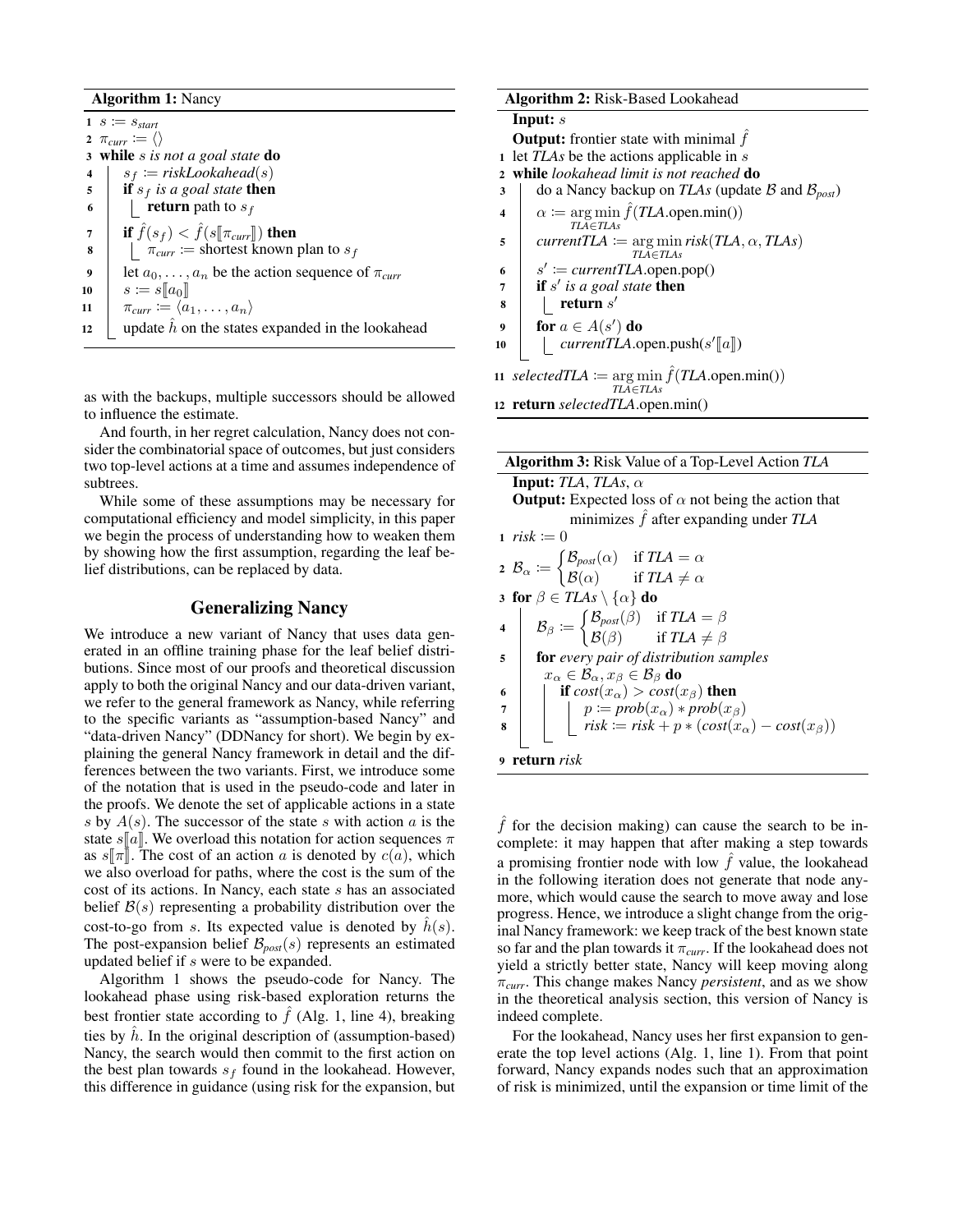lookahead runs out. Algorithm 2 shows the pseudo-code for the risk-based lookahead. Each top-level action has an associated open list (denoted by TLA.open in the pseudo-code) that is ordered by  $\hat{f}$ . For each expansion, a risk assessment is used to decide under which TLA the next element of its associated open list is expanded. Before each expansion, the associated beliefs  $\beta$  and post-expansion beliefs  $\beta_{post}$  of all top-level actions (TLAs) are updated first, such that they are pointing to the best frontier node following the last expansion (Alg. 2, line 3), such that, e.g., for a top-level action *TLA*,  $\mathcal{B}(TLA) = \mathcal{B}(TLA \text{.open.min}()$ . The TLA  $\alpha$  is the one with the lowest expected cost  $\hat{f}$ , i.e., the TLA that would be executed according to the Nancy backup if the lookahead were to end at this moment (Alg. 2, line 4). Nancy then performs the risk calculation (see Algorithm 3) and chooses the TLA under which the next expansion is performed accordingly. Recall that the risk is the expected loss that would be incurred if  $\alpha$  were to turn out not to be the best action to commit to, i.e. the probability that some other TLA leads to a better plan, weighted by the expected cost difference of that cheaper plan. The risk value is calculated by performing a numerical integration over every sample (i.e., pairs of cost and corresponding probability) in  $\mathcal{B}_{\alpha}$  and every sample in  $\mathcal{B}_{\beta}$ , thereby increasing the risk whenever a sample in  $\mathcal{B}_{\beta}$  has cost less than that of  $\mathcal{B}_{\alpha}$  (Alg. 3, line 8).

Once the expected risk that would result from expanding each node has been estimated, the node with the lowest post-expansion risk estimate is actually expanded (Alg. 2, line 10). This process is then repeated until the expansion or time limit is reached, or a goal state is selected for expansion. Once the lookahead phase ends, the search performs Nancy backups and executes the TLA with the lowest expected cost (Alg. 1, line 10). In the learning phase, the beliefs  $\beta$  and post-expansion beliefs  $\beta_{post}$  of all nodes within the local search space are updated (Alg. 1, line 12). This learning process performs a dynamic programminglike learning step to update the  $h$ -values of the expanded states (like LSS-LRTA\*).

#### Nancy using Experience

Given the general Nancy framework, a central question is how to obtain the belief  $\mathcal{B}(s)$  about the cost-to-go associated for each state s. In DDNancy, we construct the distributions out of data generated in an offline phase. The data takes the form of  $h, h^*$  pairs, yielding a distribution of  $h^*$  values for each  $h$  value that DDNancy looks up during search.

Gathering these  $h, h^*$  pairs is done in the offline training phase. First, we run an initial search on a set of representative training instances. Each state expanded during this search is then solved optimally, and its  $\hat{h}$  and  $h^*$  value are recorded. The set of all  $h^*$  values seen for a particular  $h$ makes up the distribution used later in the online phase. As the algorithm for the initial search, we used weighted  $A^*$ with a weight of 2 and the same heuristic function that will be used online. The motivation for weighted A\* as the datagathering tool is that both weighted A\* and real-time heuristic search are sub-optimal heuristic search algorithms. In that sense, the visited states during the weighted A\* search could

be typical, and thus make the data more informative for online real-time search. The data generation process is done for each domain individually such that the set of states seen during this process serves as a more accurate approximation of the states that DDNancy will see in this domain. This requires new data to be generated for each domain DDNancy is supposed to run on. However, this way we account for different kinds of heuristic error in different benchmark domains and obtain more representative and informed data.

In assumption-based Nancy, updating the beliefs of the expanded states is done by updating the  $h$ -value by propagating the heuristic value of their successor with lowest expected cost. DDNancy instead propagates the belief distribution of the successor, shifting all samples by the cost of the action.

### Theoretical Analysis

In this section, we show that Nancy is complete. We assume that:  $(A1)$  action costs are greater than 0,  $(A2)$  for every state, there is a goal reachable from it, (A3) all initial beliefs have finite expected value, (A4) the state space is finite. Our proof follows the style of Korf's (1990) proof for RTA\* and Bulitko and Sampley's (2016) proof for Weighted Lateral LRTA\* (wbLRTA\*): we first prove that incompleteness implies that there must exist a subset of states within which Nancy circulates forever. Then we prove that there cannot exist such a set due to the updates made by the learning rule of Nancy.

Definition 1 A subset of states S◦ is called a *circulating set* if there exists a time  $t<sub>°</sub>$  after which the agent will visit only states  $s \in S<sub>o</sub>$  and visit each one an infinite number of times.

Lemma 1 Under assumptions (A2) and (A4), if a real-time search algorithm is incomplete, it must have a circulating set  $S_{\circ}$ .

**Proof.** Since a goal is reachable from all states  $(A2)^{1}$ , a realtime search only terminates when it reaches a goal state, so incompleteness means that the search never terminates. Because the state space is finite (A4), there must exist a subset of non-goal states  $S_0$  such that the agent will re-visit each of the states in  $S<sub>°</sub>$  an infinite number of times after some initial time  $t$ . Let  $S$  be the set of non-goal states. If there exist states  $s \in S$  that are not visited an infinite number of times, let the last time such a state s is visited be  $t_s$ . Then  $t_o := \max(t, t_s)$  satisfies the claim. satisfies the claim.

Definition 2 A real-time search is called *goal aware* if, upon generating a goal state in its lookahead, it commits to the path towards it.

Nancy is goal aware (Algorithm 1, line 6) and so is LSS-LRTA\* (Koenig and Sun 2008, Figure 5, line 32).

Lemma 2 Under assumptions (A2) and (A4), if a goalaware real-time search algorithm has a circulating set  $S_{\rm o}$ , then a) there exists a finite set of non-goal states  $S_{\infty} \supseteq S_{\infty}$ that are expanded infinitely often, b) every successor state

<sup>&</sup>lt;sup>1</sup>Each state having at least one successor would be sufficient for this argument. This is implied by assumption (A2), which we use instead for simplicity.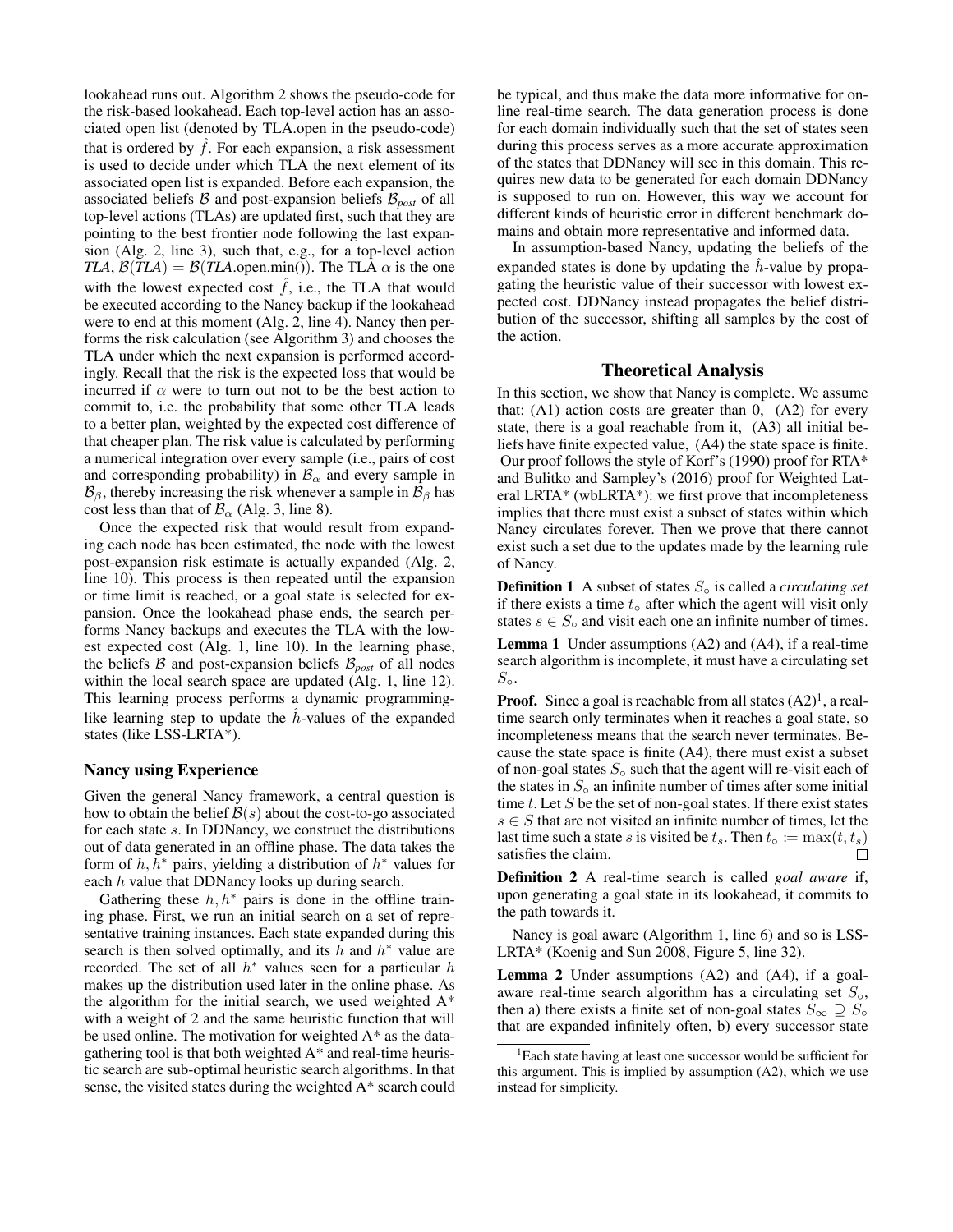$s' \in S_F := \{ s[[a]] \mid s \in S_\infty, a \in A(s) \} \setminus S_\infty$  appears in-<br>finitely often in the frontier of lookaheads from states in S finitely often in the frontier of lookaheads from states in  $S_{\circ}$ , c) there is a time  $t_1$  after which no  $s' \in S_F$  is expanded, and d)  $S_F$  is non-empty.

**Proof.** The lookaheads from all states  $s \in S_0$  are performed infinitely often with a fixed number of expansions, so for each  $s \in S_0$  there must be a set of states  $S^s_{\infty} \supseteq \{s\}$  that are expanded infinitely often, and so is their union  $S_{\infty}$ .  $S_{\infty}$ cannot contain a goal, as a goal-aware search would head towards it, breaking the circulation. The neighbor states  $S_F$ are obviously generated infinitely often from  $S_{\infty}$ ; as they are not in  $S_{\infty}$ , they are expanded only a finite number of times so the claimed time  $t_1$  exists.  $S_F$  is non-empty because  $S_{\infty}$ does not contain a goal state, but the goal is reachable from all states (A2), so  $S_F$  must contain at least one state on a path to the goal. All of these sets must be finite since the state space is finite (A4).  $\Box$ 

Definition 3 A learning algorithm is called *dynamic programming-like* if it updates the heuristic values of the states S expanded in the local search space such that afterwards the heuristic values of all  $s \in S$  satisfy

$$
\hat{h}(s) = \min_{a \in A(s)} (c(a) + \hat{h}(s[[a]])
$$

A standard result is that, if updates of the form  $\hat{h}(s) :=$  $\min_{a \in A(s)} (c(a) + h(s\llbracket a \rrbracket))$  are performed infinitely often on a finite state-space graph with positive action costs, starting from arbitrary finite initial values the state values will eventually converge, i.e., all satisfy that equation (Bertsekas and Tsitsiklis 1996, Proposition 2.3).

**Lemma 3** Under assumptions (A1)-(A4) with  $S_{\infty}$  as in Lemma 2, if a real-time search algorithm that performs dynamic programming-like learning has a circulating set  $S_{\circ}$ , then there exists a time  $t_2$  after which, for every  $s \in S_{\infty}$ , we have  $\hat{h}(s) = \min_{a \in A(s)} (c(a) + \hat{h}(s[[a]])).$ 

**Proof.** Consider the state space sub-graph  $S'$  induced by  $S_{\infty} \cup S_F$ . The  $\tilde{h}$  values of states  $s_f \in S_F$  are never updated, since they are never expanded. All update operations performed on  $S'$  are well defined, i.e., consider successors contained in  $S'$ . By construction, the update procedure is called infinitely often on every state  $s \in S_{\infty}$ . Due to the convergence of the dynamic programming-like learning procedure with positive action costs  $(A1)$  and bounded initial h values (A3), the  $\hat{h}$ - values of these states will eventually converge to a solution of the state-update equation as claimed.  $\Box$ 

In the following, we will use  $f_s$  and  $g_s$  to denote the  $f$ value and  $g$  value, respectively, of a state in a lookahead search space with respect to the current root state s of the lookahead.

Definition 4 A real-time search algorithm is called *persistent* if, whenever it generates a state  $s_f$  on the lookahead frontier from the current state s with  $\hat{f}_s(s_f) < \hat{f}_s(s)$  or  $\hat{f}_s(s_f) = \hat{f}_s(s)$  and  $\hat{h}(s_f) < \hat{h}(s)$ , it will eventually select  $s_f$  itself for expansion, or a state s' where  $\hat{f}_s(s') < \hat{f}_s(s_f)$ or  $\hat{f}_s(s') = \hat{f}_s(s_f)$  and  $\hat{h}(s') < \hat{h}(s_f)$ .

Lemma 4 Under assumptions (A1)-(A4), a persistent and goal-aware real-time search algorithm that does dynamic programming-like learning cannot have a circulating set.

**Proof.** By contradiction. Assume that the search algorithm does have a circulating set  $S_{\infty}$ . Then there must be sets  $S_{\infty}$ and  $S_F$  as per Lemma 2. Due to Lemma 3, we know that  $\hat{h}$  will eventually be consistent on all states  $s \in S_{\infty}$  at some point in time  $t_2$ . Let  $s_f = \arg \min_{s \in S_F} \hat{h}(s)$  be a never-expanded frontier node with minimal  $\hat{h}$  value among such frontier nodes. Since  $s_f$  is generated infinitely often, it will be generated in some lookahead at time  $t_3 > t_2$ . Since heuristic values are converged on  $S_{\infty}$ , all states in that lookahead have the same  $\hat{f}_s$  value, and  $s_f$  has the minimal  $h$  value among those states. Since the search is persistent, it will eventually select  $s_f$  for expansion, or a state  $s'$  with  $\hat{f}_s(s') < \hat{f}_s(s_f)$  or  $\hat{f}_s(s') = \hat{f}_s(s_f)$  and  $\hat{h}(s') < \hat{h}(s_f)$ . Observe that, for every  $s \in S_{\infty}$ , we have  $\hat{h}(s) > \hat{h}(s_f)$  due to convergence and positive action costs (A1). Therefore, the state s' cannot be contained in  $S_{\infty}$ .

Thus the search must eventually select a state not in  $S_{\infty}$ for expansion, implying that it must eventually select a state in  $S_F$  for expansion, in contradiction to its definition.  $\Box$ 

Theorem 1 Under assumptions (A1)-(A4), a persistent and goal-aware real-time search with dynamic programminglike learning will eventually reach a goal.

Proof. If the search never reaches a goal, it has a circulating set by Lemma 1, which by Lemma 4 is not possible. П

Lemma 5 Under assumption (A4), Nancy is a persistent real-time search algorithm.

**Proof.** If the lookahead from a state  $s$  provides a state  $s'$ with  $\hat{f}_s(s') < \hat{f}_s(s)$  or  $\hat{f}_s(s') = \hat{f}_s(s)$  and  $\hat{h}(s') < \hat{h}(s)$ , Nancy will start moving towards that state, unless the search is already moving towards a state s'' with  $\hat{f}_s(s'') < \hat{f}_s(s')$ or  $\hat{f}_s(s'') = \hat{f}_s(s')$  and  $\hat{h}(s'') < \hat{h}(s')$  (see Algorithm 1, line 7). Let s*best* be the state that Nancy is currently moving towards. There are two cases. In the first case, s*best* is eventually selected for expansion and therefore Nancy is persistent. For the second, assume that s*best* is never selected for expansion. Then  $\tilde{h}(s_{best})$  can never change, since the learning phase only updates  $\hat{h}$  values of expanded states. By line 7 of the Nancy algorithm, the only way s*best* would not be selected for expansion is if a different and strictly better state s 0 *best* were to be discovered. Because the state space is finite (A4), Nancy can discover and switch to such a better state only a finite number of times, so eventually Nancy will reach and select the state she is heading toward for expansion, thereby satisfying persistence.  $\Box$ 

Corollary 1 Under assumptions (A1)-(A4), Nancy will eventually reach a goal.

Proof. Nancy is a persistent and goal-aware real-time search algorithm (Lemma 5) with dynamic programminglike learning, and is thereby complete under assumptions (A1)-(A4) via Theorem 1. $\Box$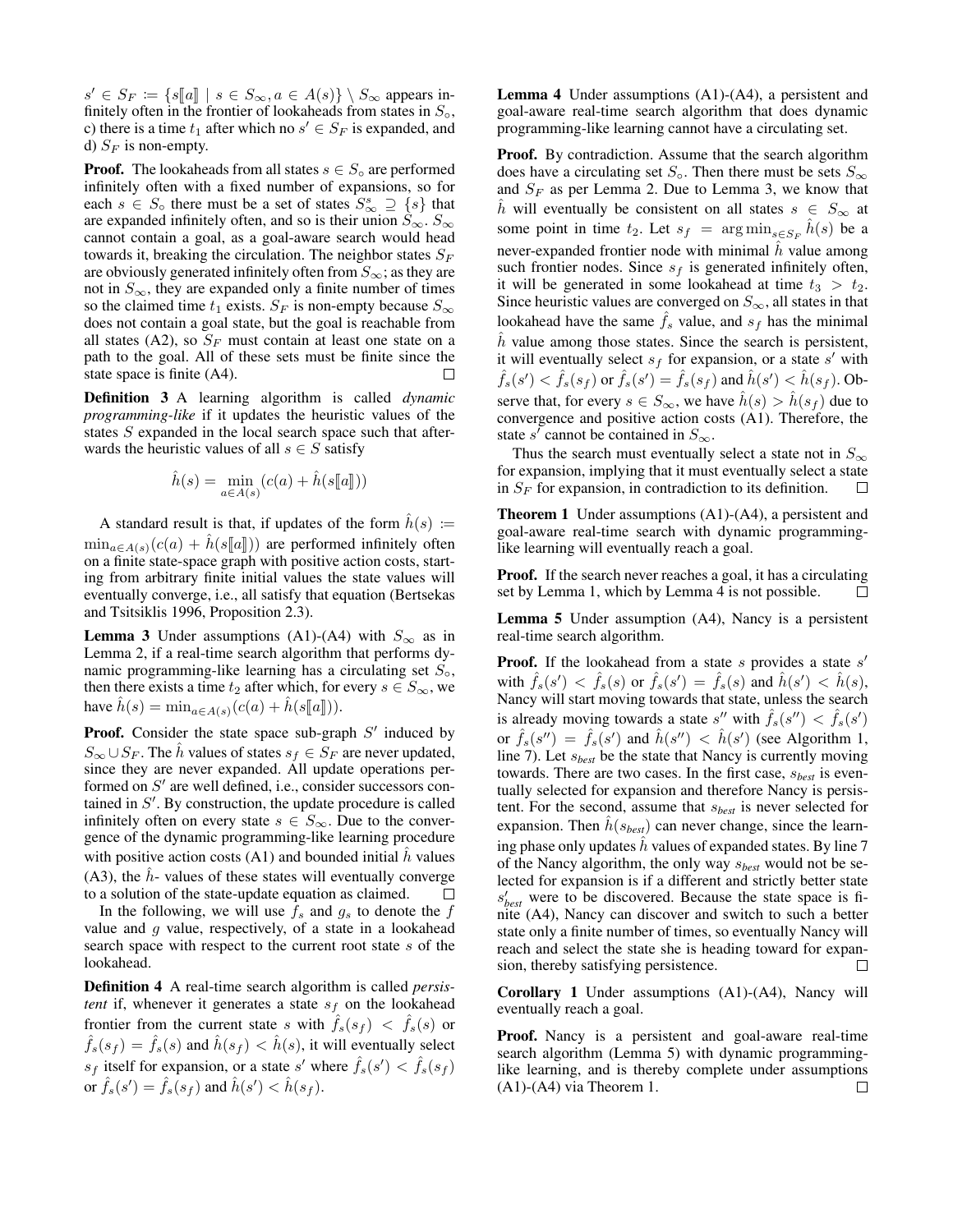We can also adapt these ideas to show that LSS-LRTA\* is complete even for heuristics that are not consistent or admissible (a consistent heuristic is the only case proven in the original paper). One avenue is to modify the notion of persistence to only hold over the circulating set, and show LSS-LRTA\* has that behavior. However, it seems simpler to proceed without the notion of persistence.

**Theorem 2** Under assumptions  $(A1)-(A4)$ , if LSS-LRTA\* breaks ties deterministically, it is complete.

Proof. For the purpose of contradiction, assume LSS-LRTA\* has a circulating set  $S_{\circ}$ . Then there must be sets  $S_{\infty}$  and  $S_F$  as per Lemma 2 at a time  $t_1 \geq t_{\circ}$ . Let  $s_f =$  $\arg \min_{s_\circ \in S_\circ, s \in S_F} f_{s_\circ}(s)$ , breaking ties by h and then deterministically following our assumption. Since  $s_f$  is generated infinitely often, it will be generated in some lookahead from a state  $s \in S_0$  at time  $t' > t_1$ . Let  $s, s_0, \ldots, s_n$ be the states expanded in that lookahead in order of expansion. Since the heuristic is consistent on the expanded states (Lemma 3), there are no duplicates in  $s, s_0, \ldots, s_n$ , as each state is only expanded once during the lookahead. Let  $\pi = \langle a_0, \ldots, a_n \rangle$  be the shortest path to  $s_f$ . Since  $s_f$ has minimal  $f_s$  (states in  $S_{\infty}$  must have greater or equal  $f<sub>s</sub>$  due to consistency) and ties are broken in its favor, after the lookahead, the agent will move to  $s[[a_0]]$ . In the learning phase, nothing changes as  $\hat{h}$  is already converged. In the next lookahead, the f-value of all states along  $\pi$  will be reduced by  $c(a_0)$ . Observe that the f-value of all states  $s, s_0, \ldots, s_n$ can not decrease by more than  $c(a_0)$ , because otherwise that cheaper path would have been found in the lookahead from s. Let  $s_p$  be the predecessor of  $s_f$  in the lookahead from s (i.e. the second-to-last state on the state sequence induced by  $\pi$ ). Since  $f_{s\llbracket a_0 \rrbracket}(s_p) = f_s(s_p) - c(a)$  and there is no other state whose  $f$ -value decreased by more than  $c(a)$ , by the assumption of deterministic tie-breaking,  $s_p$  can only move to an earlier position in the expansion order. Furthermore, there cannot be a state  $s'$  that was not expanded in the lookahead from s but would now be expanded before  $s_p$ , because then it must have  $f_s(s') + c(a) \leq \bar{f}_{s[\![a_0]\!]}(s) \leq f_{s[\![a_0]\!]}(s_p)$ , and since that implies  $f_s(s') \leq f_s(s_p)$ , it would have been expanded before  $s_p$  in the previous lookahead as well with the assumption of deterministic tie breaking. Thus,  $s_p$  is expanded again in the lookahead from  $s[[a_0]]$ , generating  $s_f$ . Since  $s_f$  has minimal  $f$  and ties are deterministically broken in its favor, LSS-LRTA\* will move towards  $s_f$ . This reasoning applies repeatedly. The only way  $s_f$  would not eventually be expanded is that a state with even lower  $f$ -value (or equal  $f$ but lower  $h$ ) would be generated. However, such a state must be outside  $S_{\infty} \cup S_F$ , because the states on the path toward  $s_f$  have equal and minimal f-value, and  $s_f$  has minimal h among those due to consistency. Therefore, a state in  $S_F$  will eventually be expanded, a contradiction to its construction. Thus, by Lemma 1, LSS-LRTA\* must be complete.  $\Box$ 

### Experimental Results

We evaluated our new variants of Nancy and compared them against LSS-LRTA\* as a baseline. We present results in both classical planning domains and sliding-tile puzzles. In all tested scenarios, we vary the size of the lookahead for each

algorithm. This constrains how much information each algorithm can possibly obtain in a single lookahead phase and tests their effectiveness for different limits thereof. Our performance metric is the total solution cost to reach the goal.

We test three variants of Nancy against LSS-LRTA\*: (1) Nancy: the original assumption-based Nancy algorithm (Mitchell et al. 2019), (2) Nancy (pers.): the persistent variant of the original algorithm, and (3) Nancy (DD): our persistent data-driven variant that replaces the assumptionbased belief distributions with data.

### Classical Planning

To evaluate our new algorithms on classical planning benchmark domains, we extended Fast Downward (Helmert 2006) to facilitate real-time search algorithms bounded by a number of expansions and implemented LSS-LRTA\* and our new Nancy variants in this framework. Since we need to gather data for each specific domain that we want to evaluate, we chose to focus our experiments on a few selected domains, Blocksworld, Transport, Elevators, where preliminary experiments showed assumption-based Nancy to be relatively ineffective compared to LSS-LRTA\*. For Transport and Elevators, we include their unit-cost versions, and we omit the original-cost version of Elevators as it has zerocost actions, making the considered algorithms incomplete. We ran the experiments on a cluster of Intel Xeon E5-2660 machines using the lab framework (Seipp et al. 2017). We choose  $h^{\text{LM-cut}}$  (Helmert and Domshlak 2009) due to it being a popular admissible heuristic that achieves competitive performance without requiring the tuning of many parameters, and used the standard limits of 30 minutes and 4 GB memory in all experiments.

The data for the data-driven variant was generated on the same number of instances (185) using the same size parameters as the IPC instances. On these instances we computed  $h^*$  for all states that were expanded by weighted  $A^*$ . The set of  $h^*$ -values forms a distribution for each  $h$ -value which is looked up by DDNancy during search. Distributions for h-values that were not seen during training and can therefore not be looked up are extrapolated from the next lower  $h$ -value.

Table 1 shows the results of these experiments. We test lookaheads of size 100, 300, and 1,000 nodes. As a general trend, solution cost tends to decrease with larger lookahead for each algorithm, since a larger lookahead usually leads to more informed decisions. Comparing the individual algorithms with each other, we take LSS-LRTA\* as the baseline. The original Nancy variant performs comparatively worse in almost all tested scenarios. The persistent assumption-based Nancy variant improves on the original Nancy algorithm across all domains, sometimes dramatically. Compared to LSS-LRTA\*, however, it still performs poorly in Transport. The data-driven Nancy variant manages to perform well in all test cases. It stays competitive with all other algorithms and frequently has the lowest solution cost overall, even in transport where the assumption-based variant faltered.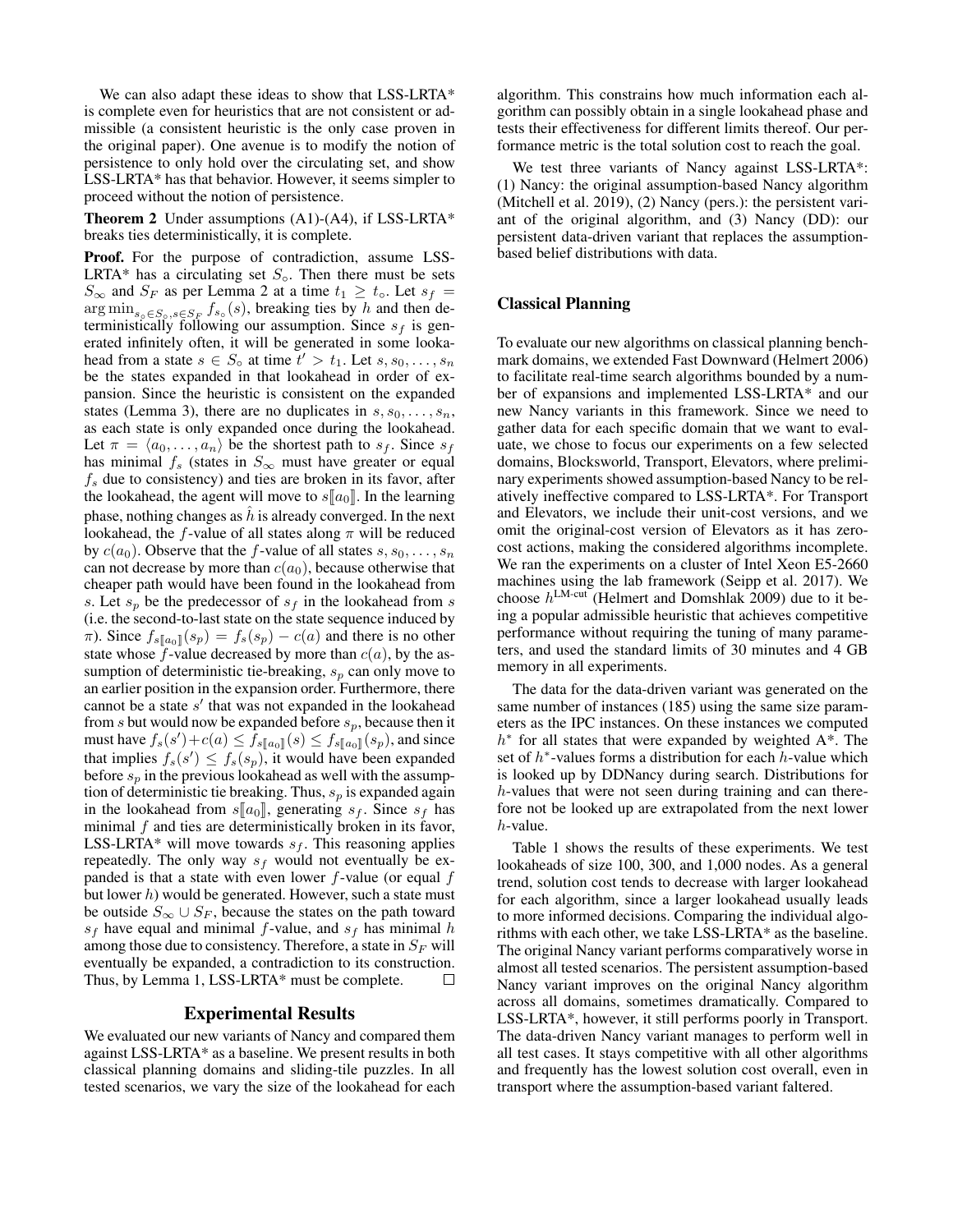| Domain         | L    | LSS- | Nancy | Nancy   | Nancy |
|----------------|------|------|-------|---------|-------|
|                |      |      |       | (pers.) | (DD)  |
|                | 100  | 46   | 67    | 33      | 38    |
| Blocksw. (35)  | 300  | 36   | 46    | 30      | 34    |
|                | 1000 | 30   | 44    | 32      | 27    |
|                | 100  | 631  | 1116  | 615     | 496   |
| Transport (60) | 300  | 519  | 705   | 559     | 485   |
|                | 1000 | 499  | 607   | 567     | 422   |
| Transport (60) | 100  | 48   | 79    | 40      | 31    |
|                | 300  | 47   | 43    | 30      | 34    |
| (unit-cost)    | 1000 | 35   | 36    | 29      | 27    |
| Elevators (30) | 100  | 50   | 55    | 35      | 39    |
| $(unit-cost)$  | 300  | 32   | 40    | 29      | 30    |
|                | 1000 | 34   | 31    | 27      | 26    |

Table 1: Geometric means of the solution cost on instances solved by all algorithms. The limit on the number of expanded nodes in the lookahead is denoted by L.

## Sliding Tiles

We also evaluate our algorithms on the classic 100 15-puzzle instances published by Korf (1985). We used two variations: uniform-cost, in which every actions costs one, and heavy, in which the action cost is equal to the label of the moved tile. We use the Manhattan distance heuristic with weighted  $A^*$ during data-gathering and the final online real-time search. Weighted A\* was run on 500 random tile instances to record all visited states. For each observed  $h$ -value, we found the 200 most frequently visited states, solved them optimally, and used the resulting  $h^*$  values to form the  $h^*$  belief distributions for that h-value. A\* with Manhattan distance cannot solve arbitrary heavy-tile puzzle instances within reasonable time and memory limits, so we implemented two 6-tile pattern databases (0,4,5,6,7,8,9 and 0,10,11,12,13,14,15) and used them with IDA $*_{CR}$  (Sarkar et al. 1991) to solve these instances and gather the  $h^*$  values.



Figure 1: Solution cost compared to LSS-LRTA\* on the uniform-cost variant of the 15-puzzle.

Figure 1 shows mean solution cost relative to LSS-LRTA\* on uniform-cost 15-puzzle, with error bars indicating 95% confidence intervals. We used lookahead limits of 30, 100, 300, and 1,000 expanded nodes. The persistent variant of the original assumption-based Nancy performs very similarly to the original version, while DDNancy does not perform as well as assumption-based Nancy. We conjecture that this is because, due to the popularity of the 15-puzzle as a heuristic search benchmark, the assumptions embodied in Nancy were likely heavily informed by search behavior in this domain, the Gaussian assumption on the heuristic error is not seriously violated in this domain, and the smoothness of its model may in fact aid the algorithm's performance.

Figure 2 shows corresponding results from the heavy-cost 15-puzzle. All three variants of Nancy are clearly better than LSS-LRTA\* for lookaheads 30, 100, and 300. DDNancy performs better than assumption-based Nancy at lookaheads of 300 and higher, and still beats LSS-LRTA\* at a lookahead bound of 1000 expansions.

## **Discussion**

Our experimental results show that search algorithm performance can be heavily influenced by its assumptions and that performance can sometimes be greatly enhanced by using data instead. This enables the algorithm to use more accurate information to support its reasoning and decision making. In this way, the algorithm can be adapted to perform well in scenarios where the assumptions turn out to be inaccurate. However, this places the burden on the data to be more informative, and inaccurate data can lead to undesirable behavior just like wrong assumptions can. Furthermore, it is not obvious how to replace certain assumptions. For example, our variant of DDNancy continues to use the assumption of reduced variance to estimate its post-expansion belief  $\mathcal{B}_{\text{post}}$ . Developing methods to gather more informative data to replace additional assumptions is an area that requires further attention. The current greedy one-step lookahead belief



Figure 2: Solution cost compared to LSS-LRTA\* on the heavy-cost variant of the 15-puzzle.